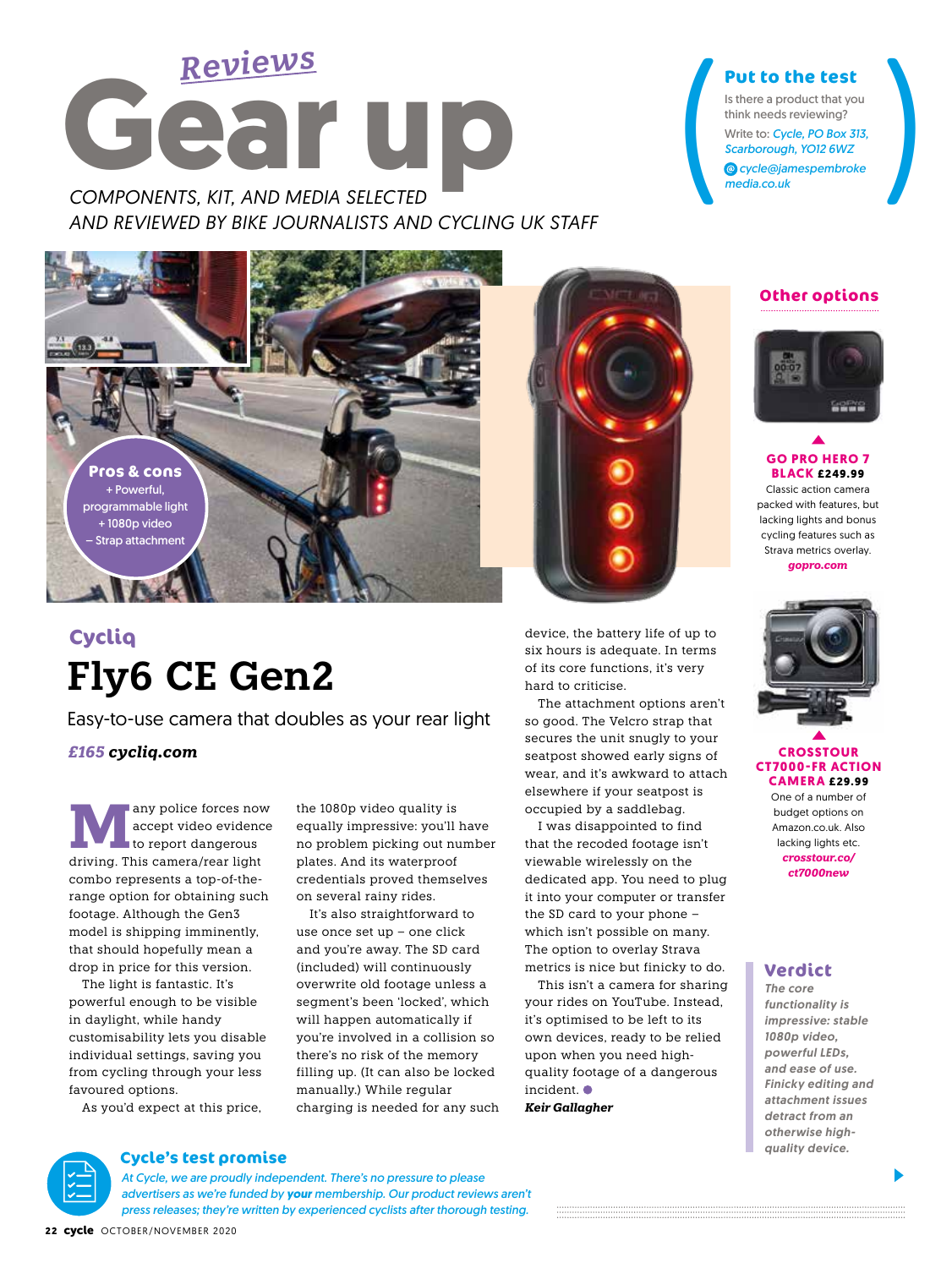

# **Carradice**

# **Bikepacking Seatpack**

Large, durable bikepacking bag that doesn't sag or sway

*£90 carradice.co.uk*

**I**seatpack and panniers, you may<br>
not give this handcrafted<br>
seatpack a second glance. But f you own a luggage rack and panniers, you may not give this handcrafted if you want something lighter (some racks tip the scales at nearly 1kg) or if your bike isn't designed to take one, Carradice have a typically smart solution. In a nutshell: capacity 12-16L; weight 335g; choice of three colours; anti-sway bracket that attaches to your saddle rails; and a day-glow internal liner for extra wet-weather protection.

Carradice have been making bags for bicycles since 1930. They're based in Nelson, Lancashire, and every bag now has a label inside signed by the person who made it. (Thank you for making this one, Zaneta!)

To avoid faff when fitting the seatpack, Carradice include a stainless support weighing

200g. This makes the seatpack quick to take on/off, super stable, and keeps the load away from the rear tyre even on small frames. The underside has a wipe-clean panel that acts as a mudguard.

The pack can be rolled down fully for minimal cargo, or filled to capacity with an extra strap provided to compress heavier loads (up to 6kg). A lightweight, daisy-chain, multiple-hook system means you can adjust capacity to suit. Rear light attachment? There are three loops, so one of them will be in the right spot.

There are two seatpack features unique to Carradice: ample use of 3M reflective strip for side and rear visibility; and up-cycled innertube lining the Velcro strap where it meets the seatpost, for extra grip

and minimal chaffing. There's an elasticated cargo net for stuff you want stashed on the outside, e.g. damp clothing.

Anyone who's owned a Carradice bag will know how durable they are. Here, 1000-denier military grade Cordura is used. If you do ever need a repair, I've always found Carradice go above and beyond, even if you've had the bag for decades.<sup>●</sup>

*Liz Colebrook*

#### **Verdict**

*Robust, sizeadjustable, and intelligently designed. The support bracket and dry-bag included in the price make this excellent value. It gets my vote.*



**ALPKIT KOALA £74.99** 

Two sizes (7L or 13L), three colours, three fabric types. Exorail attachment is an optional extra as is a 10L dry-bag liner. *alpkit.com*



#### **APIDURA BACKCOUNTRY £93+**

Three sizes: 11L, 14L, and 17L. Top notch all-weather fabric. No support bracket so needs plenty of seatpost for stability. *apidura.com*